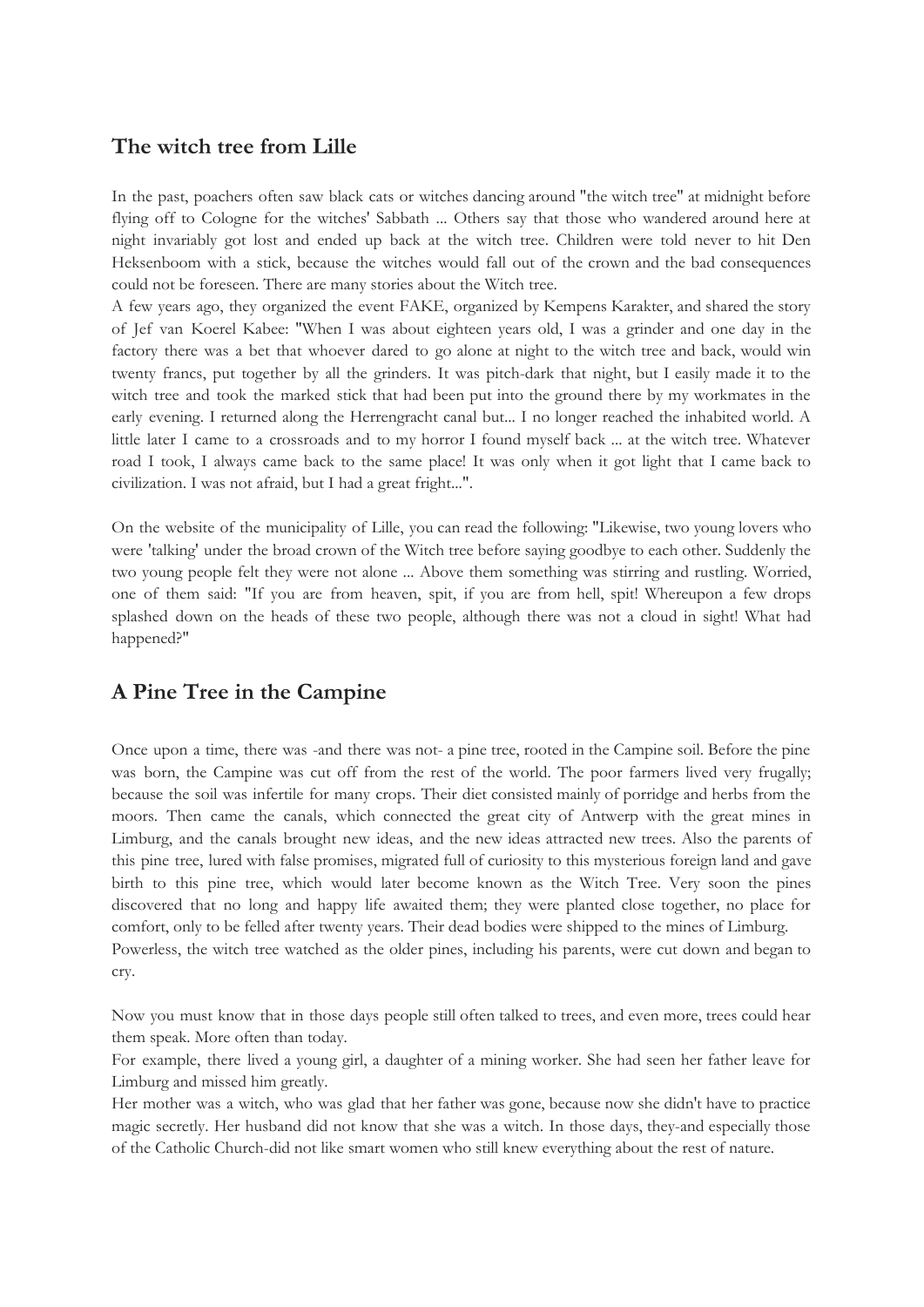The mother decided it was time to teach her daughter witchcraft. The girl was interested because she hoped she might be able to use magic to help her father, but once her mother understood her motive, she made her daughter promise never to use magic in front of her father. The girl did not want to learn magic after that and ran into the woods and moors. She sought solace in the pine forests, but seeing the pines did not help her. She was jealous of the pines that would help her father in mining. She wanted to be with him. Then a tear fell on her head. She looked up and saw more tears hanging from the branches of the pine under which she sat.

"What's the matter?" she asked.

And the tree told what terrible fate was in store for him. That girl was no stupid girl either. She understood more about the world than most people, so she began to cry. Would her father be treated like that too? That night she could not sleep. At the crack of dawn, she went to her mother and asked to teach her magic after all.

"What changed your mind?" her mother asked.

"I want to help a pine tree," the girl said. Then she told the story of the pine tree.

Her mother sighted. As a witch, she obviously knew the sufferings of the pines and young men sent to mines. She had also thought before how to help them, but found nothing. This time, however, there was more at stake. Her daughter. She would run away. She knew.

And then -because mothers get their best ideas when their daughters are at risk- the witch got an idea how to help the pine tree.

"Look," she said, we can only help one tree. This is heavy magic and requires a lot of magical ingredients. I only have enough to help one tree." Then she handed her daughter a bag of all kinds of ingredients, such as the mane plucked by a full moon, the kiss of a viper, the tears of an orchid and the yellow of a dandelion. "It's actually a mean witch's trick that we're going to deliver on whoever was going to harm this tree," her mother said.

That night they went to the tree and enchanted it so that no one could harm it. As soon as someone hit this tree with a stick, axe or anything else, cats and other mischief would jump out of the tree. And yes, a moon later people tried to cut down this tree, but were overwhelmed by thousands of witches and cats that fell out of the tree and bit them. Other people tried and were also all overcome by all kinds of mischief. And so that tree got a name and its legend.

And that time when a couple felt wetness on them, those were tears from that tree. After all, that young woman was the witch's daughter who helped him. She looked up and smiled. The young man wondered from where that rain came and if the devil really lived there, but the young woman smiled at the crown of the tree. Now that she was older, she heard trees talk less, but she still remembered everything. And she knew that tree did like witchcraft. That was how it could survive. She realized that sometimes being bold was also a lesson to her and other too-good-women.

She laughed, gave the frightened young man a quick kiss on the cheek -which was quite brutal in those days- and left a puzzled man behind. The young woman left for the big city to learn more about mining. Who knows, she would become one of the first female engineers.

And the witch tree lived happily ever after, until it died a natural death, in complete peace, and surrounded by its younger companions.

*About the story itself:* This story is a retelling of the 'witch tree' in Lille. Some years ago, this tree died, but it got a tombstone as some sort of monument. Many legends exist about this 'enchanted' tree, but no legend touches the fact that the pine tree did not belong to this region more than a century ago. The Campine region was an isolated region in Flanders, Belgium, until mining activities started. Many pine trees were planted to support the mining industry. Some decades later, the mining industry invited 'guest workers' from Italy, Turkey... to work in the mines.

The pine tree in the story is an 'immigrant second generation' and refers to the human immigrants in the same region; how pines and human immigrants contributed to the 'economic growth' but were also